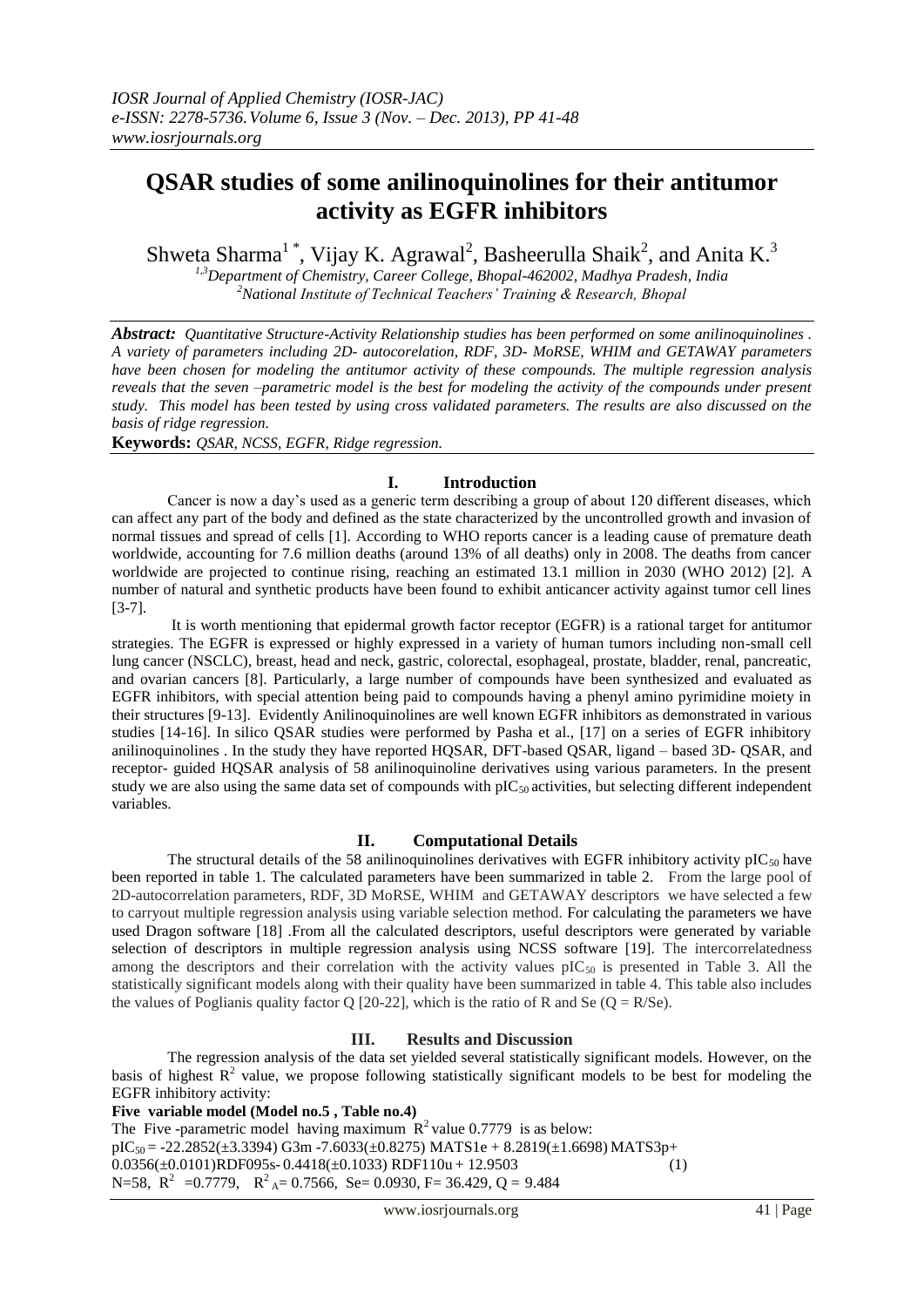#### **Six variable model (Model no.6 , Table no.4)**

When H1i is added to the above model a six-parametric model with  $R^2 = 0.8177$  is obtained as below:  $pIC_{50} = -18.9191(\pm 3.2170) G3m + 1.6503(\pm 0.7941)H1i-7.4943(\pm 0.7577)$  MATS1e + 9.8815( $\pm 1.6009$ ) MATS3p+ 0.0477(±0.0099)RDF095s- 0.4949(±0.0958) RDF110u + 5.4334 (2) N=58,  $\overline{R}^2$  =0.8177,  $\overline{R}^2$ <sub>A</sub>=0.7963, Se= 0.0851, F= 38.134, Q= 10.626 **Seven variable model (Model no.7 , Table no.4)**

When Mor29u combined with the above six-parametric model a seven- parametric model is yielded with improved  $R^2$  value.

 $pIC_{50} = -20.5758(\pm 2.8191)$  G3m +3.2238( $\pm$ 0.7024)H1i-7.4577( $\pm$ 0.6576) MATS1e + 11.0537( $\pm$ 1.4168) MATS3p-2.1918(±0.5205)Mor29u+0.0607(±0.0091)RDF095s- 0.7058(±0.0971) RDF110u + 4.8803 (3)

N=58,  $R^2$  = 0.8654,  $R^2$ <sub>A</sub> = 0.8466, Se = 0.0738, F = 45.943, Q = 12.605

It is evident that the value of  $\mathbb{R}^2$  is drastically increases from six-parametric model to the seven-parametric model. This means that seven-variable model is statistically better than previous one. Consequently, we observed that the seven-parametric model is the best for modeling the activity.

Further confirmation is obtained by estimating the  $pIC_{50}$  activity using model- 7 which is reported in Table 5. The estimated values are in good agreement with observed values. When observed activity values are plotted against estimated values, we obtained a graph which is reported in Fig. 2. The predictive power of the model comes out to be 0.8654.To validate the obtained model cross validation has been done by LOO method, and obtained values are reported in table 6. The highest  $R^2_{\text{CV}}$  for the model 7 shows that this is the most appropriate model for modeling  $pIC_{50}$  value of compounds used in the present study. For any kind of possible defect we have calculated variance inflation factor, tolerance and condition number for various parameters using VIF plot which is given in Table 7. All the parameters show the value within the permissible limit. Therefore, the model is free from any kind of defect. Ridge trace suggests that there is no co- linearity in the model.

### **IV. Conclusion**

- 1. 2D –autocorrelation, RDF, 3D MoRSE and GETAWAY parameters are the useful parameters for modeling the EGFR inhibitory activity for the present set of compounds.
- 2. MATS1e and MATS3p plays a dominating role for prediction of antitumor activity.

#### **Acknowledgement**

The corresponding author is thankful to UGC. This work was financially supported by the UGC MRP.

#### **References**

- [1]. C.H. Yarbro, M. Goodman, M.H. Frogge. *Cancer Nursing Principles and Practice* (6th edition); Boston, Jones & Bartlett Publishers. (2005), 1879, ISBN 0815169906.
- [2]. J. Ferlay, H.R. Shin, F. Bray, D. Forman, C. Mathers, D.M. Parkin ,GLOBOCAN 2008 v1.2. Cancer Incidence and Mortality Worldwide: IARC CancerBase No. 10. Lyon, France: International Agency for Research on Cancer, Available from: [http://globocan.](http://globocan/) iarc.fr, accessed on day/month/year. (2010).
- [3]. M.E. Bracke, R.M.L. Van Cauwenberge, M.M. Mareel, *Clin. Metastasis,* 2, (1984), 161.
- [4]. R. Giavazzi, A. Garofalo, G. Damia, S. Garattini, M. D'Incalci, *British J. of Cancer ,* 57(3) , (1988), 277.
- [5]. S. Mukherjee, V. Kumar, A.K. Prasad, H.G. Raj, M.E. Bracke , C.E. Olsen, S.C. Jain, V.S. Parmar, *Bioorg. Med. Chem.,* 9(2), (2001), 337.
- [6]. B.W. Vanhoecke, H.T. Depypere, A. De Beyter, S.K. Sharma, V.S. Parmar, D. De Keukeleire, M.E. Bracke, *Pure App. Chem.* ,  $71(1)$ ,  $(2005)$ , 65.
- [7]. L. Sartor, E. Pezzato, I. Dell'Aica, R. Caniato, S. Biggin, S. Garbisa, *Biochem. Pharm.* 64(2), (2002), 229.
- [8]. D.S. Salomon, R. Brandt, F. Ciardiello, *Crit. Rev. Oncol. Hematol.* 19, (1995), 183-232.
- [9]. G.W. Rewcastle, W.A. Denny, A.J. Bridges, H.R. Zhou, D.R. Cody, A. Mcmichael, D.W. Fry, *J. Med. Chem.,* 38, (1995), 3482– 3487
- [10]. A.M. Thompson, A.J. Bridges, D.W. Fry, A.J. Kraker, W.A. Denny, *J. Med. Chem.,* 38, (1995), 3780–3788.
- [11]. J.B. Smaill, B.D. Palmer, G.W. Rewcastle, W.A. Denny, D.J. McNamara, E.M. Dobrusin, A.J. Bridges, H.R. Zhou, H.D.H. Showalter, R.T. Winters, W.R. Leopold, D.W. Fry, J.M. Nelson, V. Slintak, W.L. Elliot, B.J. Roberts, P.W. Vincent, S.J. Patmore, *J. Med. Chem.* 42, (1999), 1803–1815.
- [12]. G.W. Rewcastle, B.D. Palmer, A.J. Bridges, H.D.H. Showalter, S. Li, J. Nelson, A. McMichael, A.J. , Kraker, D.W. Fry, W.A. Denny, *J. Med. Chem.,* 39, (1996), 918–928.
- [13]. J.B. Smaill, H.D.H. Showalter, H.R. Zhou, A.J. Bridges, D.J. McNamara, D.W. Fry, J.M. Nelson, V. Sherwood, P.W. Vincent, B.J. Roberts, W.L. Elliott, W.A. Denny, *J. Med. Chem.* 44*,*(2001) 429–440.
- [14]. H. Assefa, S. Kamath, J.K. Buolamwini, *J. Comp. Aided Mol. Des.,* 17, (2003), 475–493.
- [15]. D.V. Pednekar, M.A. Kelkar, S.R. Pimple, K.G. Akamanchi, *Med. Chem. Res.,* 13, (2004), 605–618.
- [16]. J. Stamos, M.X. Sliwkowski, C. Eigenbrot. *J. Biol. Chem.,* 277 ,(2002), 46265–46272.
- [17]. F.A. Pasha, M. Muddassar, A.K. Srivastava, S.J. Cho, *J.Mol. Model.* 16, (2010), 253-277.
- [18]. DRAGON software for calculation of topological indices[, www.disat.unimib.it](http://www.disat.unimib.it/) [19]. NCSS statistical analysis software, www.ncss.com
- NCSS statistical analysis software[, www.ncss.com](http://www.ncss.com/)
- [20]. L. Pogliani, AminoAcids, 6, (1994), 141.
- [21]. L. Pogliani, *J. Phys. Chem*., 100, (1996), 18065.
- [22]. L. Pogliani, *Chem. Rev.,* 100, (2000), 3827.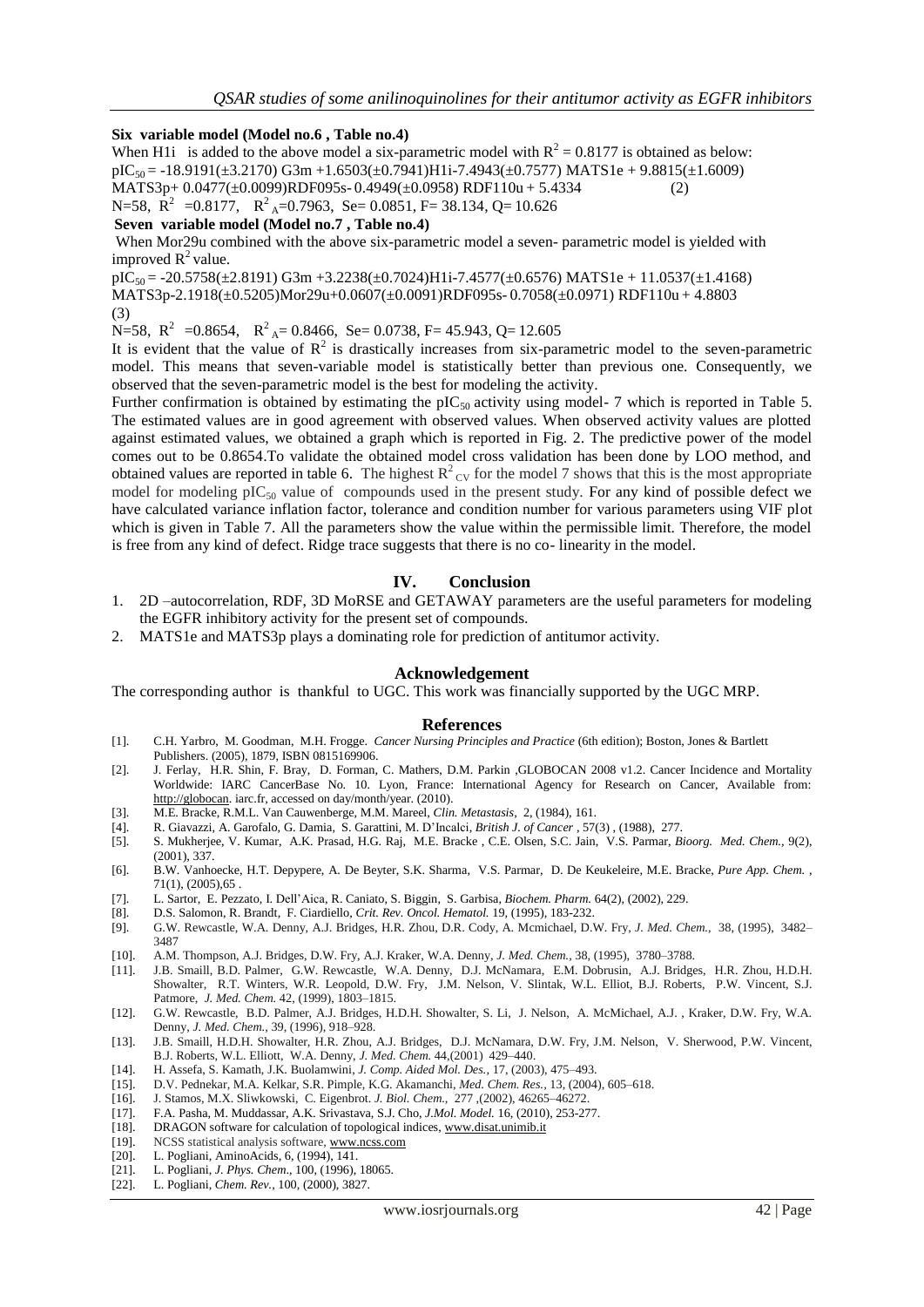

**Fig.1 Basic structure of anilinoquinolines.**

| Compound no.    | X                  | Y                                        | $pIC_{50}$       |
|-----------------|--------------------|------------------------------------------|------------------|
| 1               | H                  | H                                        | 6.46             |
| $\mathfrak{2}$  | $3-F$              | H                                        | 7.25             |
| 3               | $3-C1$             | H                                        | 7.64             |
| $\overline{4}$  | $3-Br$             | H                                        | 7.57             |
| $\sqrt{5}$      | $3-I$              | $\rm H$                                  | 7.1              |
| 6               | $3-CF3$            | H                                        | 6.24             |
| $\tau$          | $\rm H$            | 6-OMe                                    | 7.26             |
| $\,$ 8 $\,$     | $3-Br$             | 6-OMe                                    | 7.52             |
| 9               | H                  | $6-NH2$                                  | 6.11             |
| $10\,$          | $3-CF_3$           | $6-NH2$                                  | 6.24             |
| 11              | $3-Br$             | $6-NH2$                                  | 9.11             |
| 12              | H                  | $6-NO2$                                  | 5.3              |
| 13              | $3-Br$             | $6-NO2$                                  | 6.05             |
| 14              | $\, {\rm H}$       | 7-OMe                                    | 6.92             |
| 15              | $3-Br$             | 7-OMe                                    | 8                |
| 16              | $\, {\rm H}$       | $7-NH2$                                  | $\boldsymbol{7}$ |
| 17              | $3-F$              | $7-NH2$                                  | 8.7              |
| 18              | $3-C1$             | $7-NH_2$                                 | 9.6              |
| 19              | $3-Br$             | $7-NH_2$                                 | 10               |
| 20              | $3-I$              | $7-NH_2$                                 | 9.46             |
| 21              | $3-CF_3$           | $7-NH_2$                                 | 8.48             |
| 22              | $\, {\rm H}$       | $7-NO2$                                  | 4.92             |
| 23              | $3-F$              | $7-NO2$                                  | 5.22             |
| 24              | $3-C1$             | $7-NO2$                                  | 6.09             |
| $\overline{25}$ | $3-Br$             | $7-NO2$                                  | 6                |
| $\overline{26}$ | $3-I$              | $7-NO2$                                  | 6.27             |
| 27              | $\, {\rm H}$       | $6,7$ -di-OMe                            | 7.54             |
| 28              | $3-F$              | 6,7-di-OMe                               | 8.42             |
| 29              | $3-C1$             | 6,7-di-OMe                               | 9.51             |
| 30              | $3-Br$             | 6,7-di-OMe                               | 10.6             |
| 31              | $3-I$              | $6,7$ -di-OMe                            | 9.05             |
| 32              | $3-CF_3$           | 6,7-di-OMe                               | 9.62             |
| 33<br>34        | $3-Br$             | 6-NHMe                                   | 8.4              |
| 35              | $3-Br$<br>$3-Br$   | $6-NMe2$<br>$7-OH$                       | 7.08<br>8.33     |
| 36              | $3-Br$             | 7-NHMe                                   | 8.16             |
| 37              | $3-Br$             | $7-NHC2H_5$                              | 7.92             |
| 38              | $3-Br$             | $7-NMe2$                                 | 7.96             |
| 39              | $3-Br$             | $6,7$ -di-N $H2$                         | 9.92             |
| 40              | $3-Br$             | $6-NH_2$ , $7-NHMe$                      | 9.16             |
| 41              | $3-Br$             | $6-NH_2$ , $7-NMe_2$                     | 6.8              |
| 42              | $3-Br$             | $6-NH_2$ , $7-OMe$                       | 8.42             |
|                 |                    |                                          |                  |
| 43              | $3-Br$             | $6-NH_2, 7-C1$                           | 8.19             |
| 44              | $3-Pr$             | $6-NO_2, 7-NH_2$                         | 7.28             |
| 45              | $3-Br$             | $6-NO2, 7-NHMe$                          | 7.17             |
| 46              | $3-Br$             | $6-NO_2, 7-NMe_2$                        | 5.7              |
| 47              | $3-Br$             | $6-NO2, 7-OME$                           | 7.82             |
|                 |                    |                                          |                  |
| 48              | $3-Br$             | $6-NO2, 7-C1$                            | 7.6              |
| 49              | $3-Br$             | 6,7-di-OHa                               | 9.77             |
| 50              | $3-Br$             | $6,7$ -di-O $C_2H_5$                     | 11.22            |
|                 | $\overline{3}$ -Br | $6,7$ -di-O $C_3H_7$                     | 9.77             |
| 51              |                    |                                          |                  |
| 52              | $3-Br$             | $6,7$ -di-OC <sub>4</sub> H <sub>9</sub> | 6.98             |
| 53              | $\overline{3}$ -Br | 5,6-di-OMe                               | 5.86             |

**Table .1 Structural details and pIC<sup>50</sup> values for the compounds used in present study.**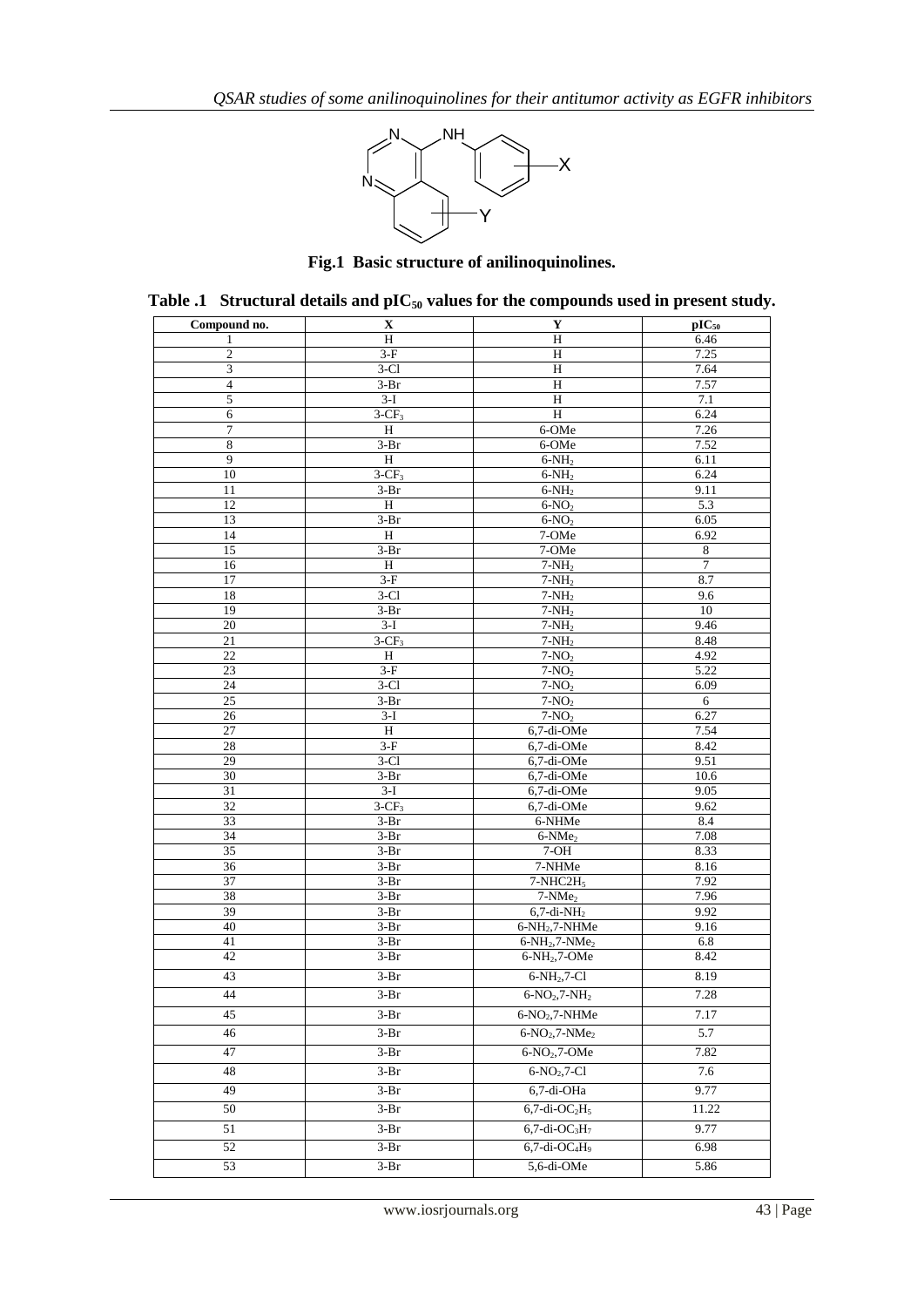| 54 | $3-Br$       | $5,6,7$ -tri-OMe | 9.17  |
|----|--------------|------------------|-------|
| 55 | $2-Pr$       | 6.7-di-OMe       | 6.89  |
| 56 | $4-Br$       | 6.7-di-OMe       | 9.02  |
|    | $3.4$ -di-Br | 6.7-di-OMe       | 10.14 |
| 58 | $3.5$ -di-Br | $6.7$ -di-OMe    | 6.95  |

## **Table 2. Calculated values of 2D autocorrelation, RDF, 3D MoRSE, WHIM, and GETAWAY descriptors for the compounds used in present study.**

| S.No.            | MATS1e   | MATS3p   | RDF110u | RDF095s | Mor29u | G3m   | H1i   |
|------------------|----------|----------|---------|---------|--------|-------|-------|
| $\mathbf{1}$     | $-0.046$ | $-0.122$ | 0.000   | 0.097   | 0.176  | 0.295 | 2.613 |
| $\overline{2}$   | $-0.051$ | $-0.117$ | 0.000   | 0.050   | 0.266  | 0.193 | 2.652 |
| $\overline{3}$   | $-0.067$ | $-0.152$ | 0.000   | 12.376  | 0.164  | 0.233 | 2.585 |
| $\overline{4}$   | $-0.073$ | $-0.141$ | 0.001   | 6.497   | 0.263  | 0.233 | 2.562 |
| $\sqrt{5}$       | $-0.061$ | $-0.099$ | 0.587   | 5.760   | 0.199  | 0.255 | 2.533 |
| 6                | $-0.044$ | $-0.214$ | 0.661   | 37.934  | 0.191  | 0.220 | 2.188 |
| $\tau$           | $-0.045$ | $-0.119$ | 0.000   | 0.227   | 0.150  | 0.200 | 2.359 |
| $\,8\,$          | $-0.066$ | $-0.142$ | 0.001   | 6.151   | 0.229  | 0.200 | 2.536 |
| $\boldsymbol{9}$ | $-0.171$ | $-0.184$ | 0.000   | 0.334   | 0.082  | 0.307 | 2.765 |
| 10               | $-0.086$ | $-0.256$ | 0.849   | 35.521  | 0.000  | 0.283 | 2.276 |
| 11               | $-0.186$ | $-0.189$ | 0.002   | 6.914   | 0.101  | 0.188 | 2.714 |
| 12               | 0.207    | $-0.178$ | 0.000   | 0.826   | 0.076  | 0.224 | 2.750 |
| 13               | 0.182    | $-0.186$ | 0.000   | 5.764   | 0.084  | 0.206 | 2.695 |
| 14               | $-0.045$ | $-0.119$ | 0.005   | 2.100   | 0.245  | 0.200 | 2.579 |
| 15               | $-0.066$ | $-0.142$ | 0.000   | 9.067   | 0.371  | 0.184 | 2.580 |
| 16               | $-0.171$ | $-0.184$ | 0.000   | 1.043   | 0.152  | 0.245 | 2.749 |
| 17               | $-0.116$ | $-0.179$ | 0.109   | 1.779   | 0.094  | 0.197 | 2.785 |
| 18               | $-0.164$ | $-0.211$ | 0.018   | 12.174  | 0.030  | 0.206 | 2.717 |
| 19               | $-0.186$ | $-0.189$ | 0.000   | 7.948   | 0.088  | 0.169 | 2.695 |
| $20\,$           | $-0.190$ | $-0.121$ | 0.429   | 7.269   | 0.069  | 0.188 | 2.666 |
| 21               | $-0.086$ | $-0.256$ | 1.790   | 25.427  | 0.148  | 0.197 | 2.820 |
| 22               | 0.207    | $-0.178$ | 0.939   | 3.947   | 0.234  | 0.206 | 2.746 |
| 23               | 0.111    | $-0.172$ | 0.739   | 0.936   | 0.253  | 0.197 | 2.790 |
| 24               | 0.159    | $-0.208$ | 0.000   | 3.608   | 0.246  | 0.188 | 2.728 |
| 25               | 0.182    | $-0.186$ | 0.000   | 9.482   | 0.336  | 0.197 | 2.704 |
| 26               | 0.206    | $-0.120$ | 0.004   | 4.865   | 0.319  | 0.188 | 2.683 |
| 27               | $-0.052$ | $-0.105$ | 0.000   | 2.613   | 0.326  | 0.246 | 2.546 |
| 28               | $-0.065$ | $-0.102$ | 0.025   | 1.753   | 0.447  | 0.191 | 2.614 |
| 29               | $-0.071$ | $-0.136$ | 0.003   | 11.858  | 0.460  | 0.177 | 2.666 |
| 30               | $-0.070$ | $-0.132$ | 0.470   | 15.889  | 0.330  | 0.177 | 2.668 |
| 31               | $-0.059$ | $-0.101$ | 0.041   | 6.550   | 0.543  | 0.162 | 2.622 |
| 32               | $-0.066$ | $-0.171$ | 2.643   | 73.531  | 0.522  | 0.173 | 2.665 |
| 33               | $-0.109$ | $-0.109$ | 0.000   | 8.839   | 0.226  | 0.214 | 2.559 |
| 34               | $-0.040$ | $-0.195$ | 0.005   | 16.806  | 0.038  | 0.198 | 2.382 |
| $\overline{35}$  | $-0.160$ | $-0.163$ | 0.000   | 8.544   | 0.158  | 0.209 | 2.628 |
| 36               | $-0.109$ | $-0.109$ | 0.000   | 16.058  | 0.369  | 0.222 | 2.600 |
| 37               | $-0.088$ | $-0.004$ | 2.740   | 16.360  | 0.082  | 0.184 | 2.519 |
| 38               | $-0.040$ | $-0.195$ | 0.008   | 16.883  | 0.564  | 0.177 | 2.535 |
| 39               | $-0.276$ | $-0.219$ | 0.000   | 10.549  | 0.227  | 0.184 | 2.786 |
| 40               | $-0.199$ | $-0.140$ | 0.003   | 11.186  | 0.218  | 0.193 | 2.650 |
| 41               | $-0.132$ | $-0.216$ | 0.001   | 16.226  | 0.384  | 0.214 | 2.576 |
| 42               | $-0.143$ | $-0.177$ | 0.001   | 11.535  | 0.216  | 0.164 | 2.651 |
| 43               | $-0.178$ | $-0.205$ | 0.000   | 7.094   | 0.129  | 0.206 | 2.692 |
| 44               | 0.094    | $-0.219$ | 0.012   | 11.881  | 0.272  | 0.184 | 2.770 |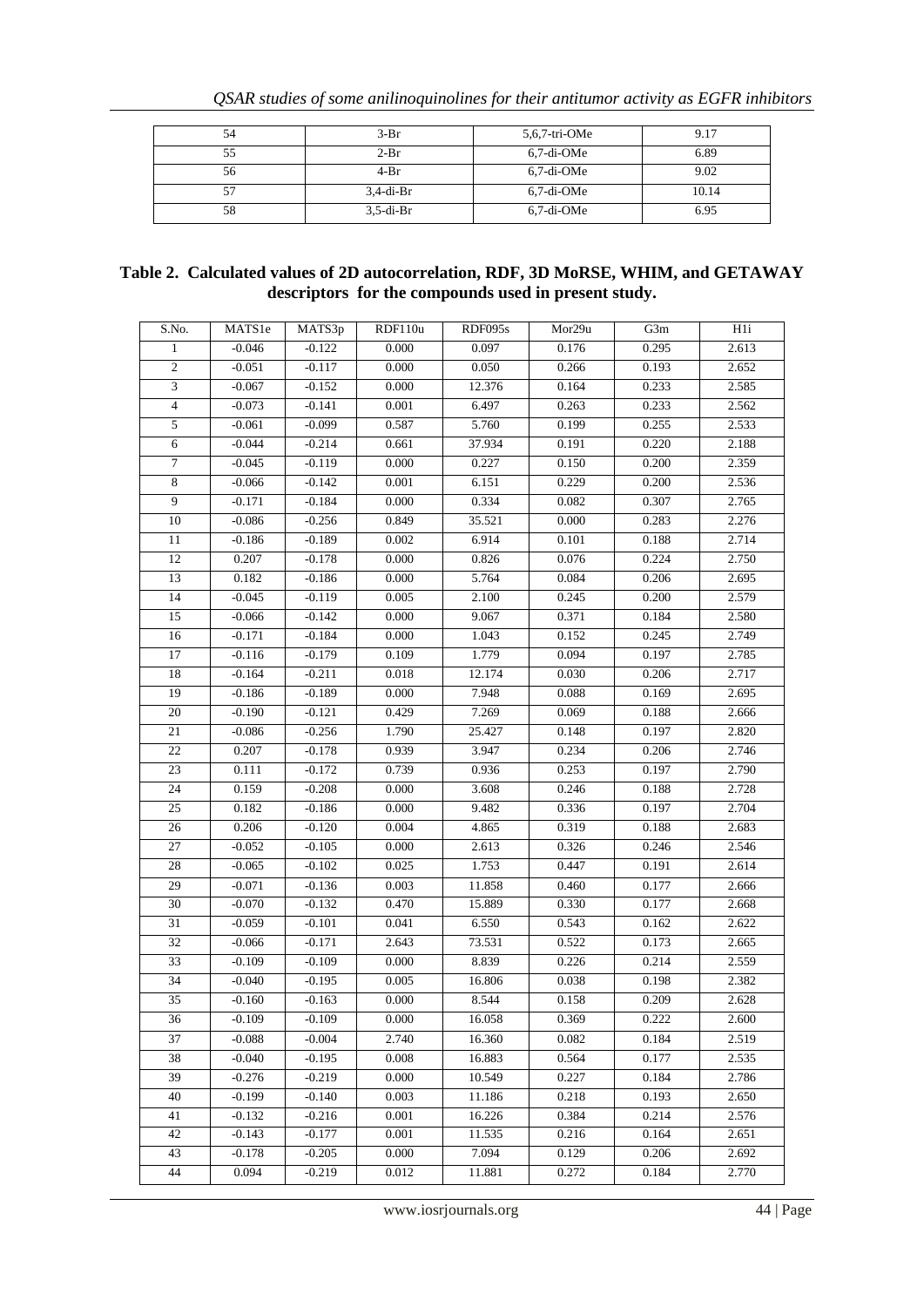|  |  |  | QSAR studies of some anilinoquinolines for their antitumor activity as EGFR inhibitors |  |  |
|--|--|--|----------------------------------------------------------------------------------------|--|--|
|  |  |  |                                                                                        |  |  |
|  |  |  |                                                                                        |  |  |

| 45 | 0.131    | $-0.137$ | 0.001 | 11.248 | 0.050    | 0.179 | 2.634 |
|----|----------|----------|-------|--------|----------|-------|-------|
| 46 | 0.163    | $-0.215$ | 0.001 | 15.532 | 0.250    | 0.187 | 2.557 |
| 47 | 0.113    | $-0.175$ | 0.064 | 12.855 | 0.166    | 0.180 | 2.645 |
| 48 | 0.141    | $-0.204$ | 0.000 | 8.518  | 0.049    | 0.169 | 2.672 |
| 49 | $-0.216$ | $-0.182$ | 0.000 | 8.698  | 0.173    | 0.197 | 2.676 |
| 50 | $-0.043$ | 0.128    | 1.364 | 18.212 | 0.090    | 0.169 | 2.543 |
| 51 | $-0.024$ | 0.068    | 4.719 | 29.548 | $-0.171$ | 0.177 | 2.548 |
| 52 | $-0.010$ | 0.071    | 8.684 | 32.772 | $-0.415$ | 0.182 | 2.524 |
| 53 | $-0.070$ | $-0.126$ | 1.904 | 13.297 | 0.605    | 0.205 | 2.709 |
| 54 | $-0.075$ | $-0.112$ | 0.346 | 12.074 | 0.378    | 0.165 | 2.775 |
| 55 | $-0.070$ | $-0.090$ | 1.679 | 4.607  | 0.273    | 0.191 | 2.405 |
| 56 | $-0.070$ | $-0.132$ | 0.285 | 13.644 | 0.392    | 0.184 | 2.733 |
| 57 | $-0.086$ | 0.020    | 0.828 | 23.506 | 0.452    | 0.177 | 2.639 |
| 58 | $-0.086$ | $-0.174$ | 1.367 | 16.717 | 0.499    | 0.198 | 2.723 |

# **Table 3. Correlation matrix**

|                | pIC50    | MATS1e   | MATS3p   | RDF110u  | RDF095s  | Mor29u   | G3m      | H <sub>1</sub> |
|----------------|----------|----------|----------|----------|----------|----------|----------|----------------|
| pIC50          | 1.000    |          |          |          |          |          |          |                |
| MATS1e         | $-0.602$ | 1.000    |          |          |          |          |          |                |
| MATS3p         | 0.331    | $-0.030$ | 1.000    |          |          |          |          |                |
| RDF110u        | 0.035    | 0.022    | 0.571    | 1.000    |          |          |          |                |
| RDF095s        | 0.244    | $-0.079$ | 0.095    | 0.521    | 1.000    |          |          |                |
| Mor29u         | 0.041    | $-0.019$ | $-0.176$ | $-0.422$ | $-0.002$ | 1.000    |          |                |
| G3m            | $-0.462$ | $-0.122$ | $-0.218$ | $-0.163$ | $-0.183$ | $-0.163$ | 1.000    |                |
| H <sub>1</sub> | 0.124    | 0.048    | $-0.208$ | $-0.160$ | $-0.291$ | 0.164    | $-0.181$ | 1.000          |

|  |  |  |  |  | Table 4. Regression parameters and quality of correlations |
|--|--|--|--|--|------------------------------------------------------------|
|--|--|--|--|--|------------------------------------------------------------|

| Model          | Parameters     | $A_i = (1, \ldots, 6)$ | $\mathbf{B}$ | <b>Se</b> | $R^2$  | $R_{A}^{2}$ | F      | $Q=R/Se$ |
|----------------|----------------|------------------------|--------------|-----------|--------|-------------|--------|----------|
| No.            | Used           |                        |              |           |        |             |        |          |
| 1              | MATS1e         | $-7.4635(\pm 1.3218)$  | 7.4706       | 0.1518    | 0.3628 | 0.3514      | 31.883 | 3.968    |
| $\overline{c}$ | G3m            | $-26.3556(\pm 3.8767)$ | 12.7199      | 0.1129    | 0.6538 | 0.6412      | 51.925 | 7.162    |
|                | MATS1e         | $-8.2836(\pm 0.9905)$  |              |           |        |             |        |          |
| 3              | G3m            | $-24.1464(\pm 3.7812)$ | 12.8520      | 0.1074    | 0.6927 | 0.6756      | 40.579 | 7.749    |
|                | MATS1e         | $-8.1400(\pm 0.9433)$  |              |           |        |             |        |          |
|                | MATS3p         | $3.9631(\pm 1.5146)$   |              |           |        |             |        |          |
| $\overline{4}$ | G3m            | $-24.5216(\pm 3.6152)$ | 13.4100      | 0.1025    | 0.7248 | 0.7040      | 34.895 | 8.306    |
|                | MATS1e         | $-8.0460(\pm 0.9019)$  |              |           |        |             |        |          |
|                | MATS3p         | $6.3734(\pm 1.7418)$   |              |           |        |             |        |          |
|                | RDF110u        | $-0.2308(\pm 0.0929)$  |              |           |        |             |        |          |
| 5              | G3m            | $-22.2852(\pm 3.3394)$ | 12.9503      | 0.0930    | 0.7779 | 0.7566      | 36.429 | 9.484    |
|                | MATS1e         | $-7.6033(\pm 0.8275)$  |              |           |        |             |        |          |
|                | MATS3p         | $8.2819(\pm 1.6698)$   |              |           |        |             |        |          |
|                | <b>RDF095s</b> | $0.0356(\pm 0.0101)$   |              |           |        |             |        |          |
|                | RDF110u        | $-0.4418(\pm 0.1033)$  |              |           |        |             |        |          |
| 6              | G3m            | $-18.9191(\pm 3.2170)$ | 5.4334       | 0.0851    | 0.8177 | 0.7963      | 38.134 | 10.626   |
|                | H <sub>1</sub> | $2.6503(\pm 0.7941)$   |              |           |        |             |        |          |
|                | MATS1e         | $-7.4943(\pm 0.7577)$  |              |           |        |             |        |          |
|                | MATS3p         | $9.8815(\pm 1.6009)$   |              |           |        |             |        |          |
|                | <b>RDF095s</b> | $0.0477(\pm 0.0099)$   |              |           |        |             |        |          |
|                | RDF110u        | $-0.4949(\pm 0.0958)$  |              |           |        |             |        |          |
| $\overline{7}$ | G3m            | $-20.5758(\pm 2.8191)$ | 4.8803       | 0.0738    | 0.8654 | 0.8466      | 45.943 | 12.605   |
|                | H <sub>1</sub> | $3.2238(\pm 0.7024)$   |              |           |        |             |        |          |
|                | MATS1e         | $-7.4577(\pm 0.6576)$  |              |           |        |             |        |          |
|                | MATS3p         | $11.0537(\pm 1.4168)$  |              |           |        |             |        |          |
|                | Mor29u         | $-2.1918(\pm 0.5205)$  |              |           |        |             |        |          |
|                | <b>RDF095s</b> | $0.0607(\pm 0.0091)$   |              |           |        |             |        |          |
|                | RDF110u        | $-0.7058(\pm 0.0971)$  |              |           |        |             |        |          |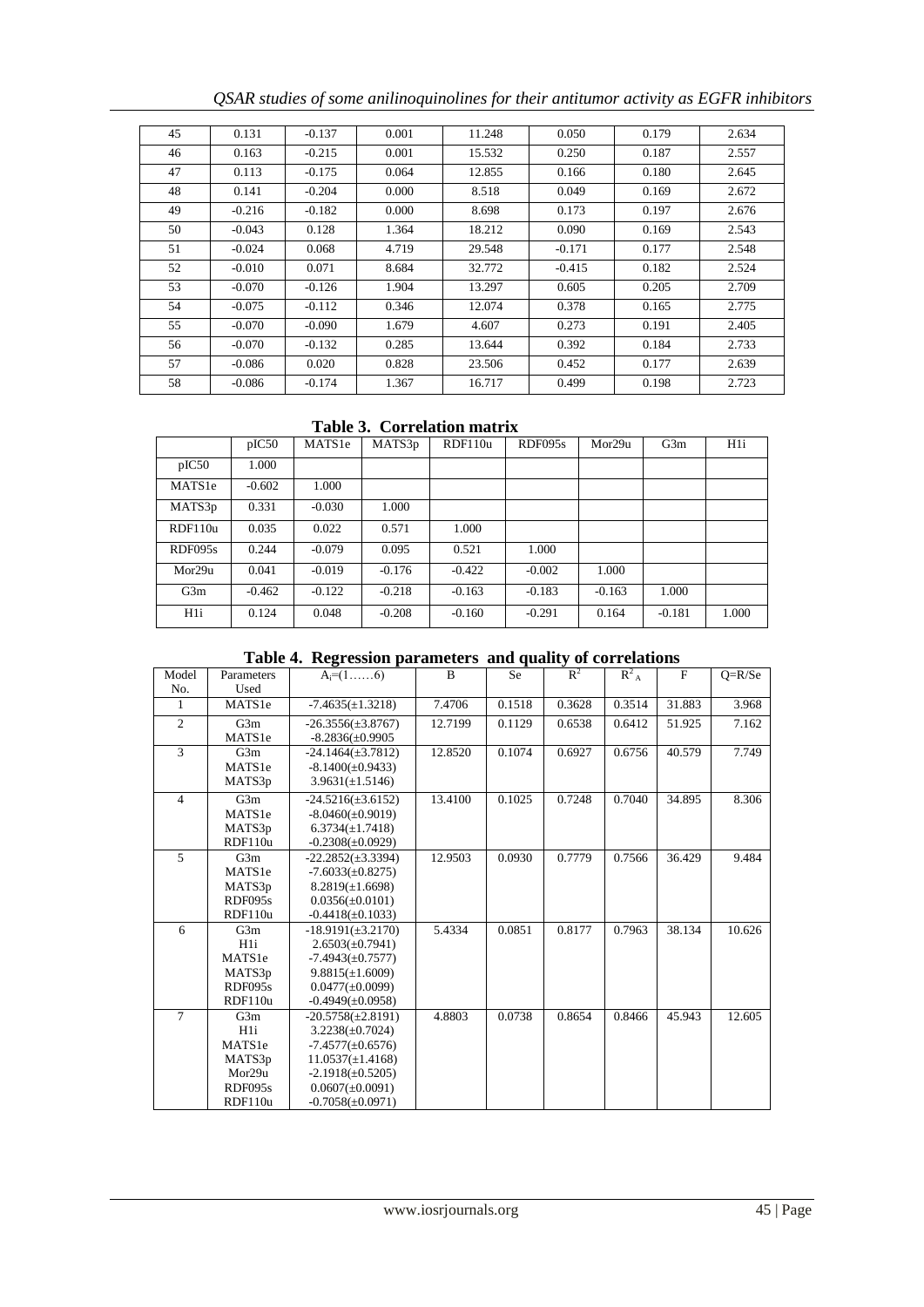| Comp. No.               | Obs. $pIC_{50}$ | Est. pIC <sub>50</sub> | Residual |
|-------------------------|-----------------|------------------------|----------|
| 1                       | 6.46            | 5.85                   | 0.61     |
| $\overline{\mathbf{c}}$ | 7.25            | 7.97                   | $-0.72$  |
| $\overline{3}$          | 7.64            | 7.63                   | $0.01\,$ |
| $\overline{\mathbf{4}}$ | 7.57            | 7.15                   | 0.42     |
| 5                       | 7.10            | 6.66                   | 0.44     |
| $\overline{6}$          | 6.24            | 6.79                   | $-0.55$  |
| $\overline{7}$          | 7.26            | 7.08                   | 0.19     |
| $\overline{8}$          | 7.52            | 7.73                   | $-0.21$  |
| $\overline{9}$          | 6.11            | 6.56                   | $-0.45$  |
| 10                      | 6.24            | 5.76                   | 0.48     |
| 11                      | 9.11            | 9.26                   | $-0.15$  |
| 12                      | 5.30            | 5.51                   | $-0.21$  |
| 13                      | 6.05            | 6.08                   | $-0.03$  |
| 14                      | 6.92            | 7.69                   | $-0.77$  |
| 15                      | 8.00            | 8.07                   | $-0.07$  |
| 16                      | 7.00            | 7.67                   | $-0.67$  |
| 17                      | 8.70            | 8.52                   | 0.18     |
| 18                      | 9.60            | 8.95                   | 0.65     |
| 19                      | 10.00           | 9.68                   | 0.32     |
|                         | 9.46            |                        | $-0.21$  |
| 20                      |                 | 9.67                   |          |
| 21                      | 8.48            | 7.69                   | 0.80     |
| 22                      | 4.92            | 5.05                   | $-0.13$  |
| 23                      | 5.22            | 6.07                   | $-0.85$  |
| 24                      | 6.09            | 6.00                   | 0.09     |
| 25                      | 6.00            | 5.97                   | 0.03     |
| 26                      | 6.27            | 6.39                   | $-0.12$  |
| $\overline{27}$         | 7.54            | 6.70                   | 0.84     |
| 28                      | 8.42            | 7.84                   | 0.58     |
| 29                      | 9.51            | 8.57                   | 0.94     |
| 30                      | 10.60           | 8.81                   | 1.79     |
| 31                      | 9.05            | 8.50                   | 0.55     |
| 32                      | 9.62            | 9.97                   | $-0.35$  |
| 33                      | 8.40            | 8.38                   | 0.02     |
| $\overline{34}$         | 7.08            | 7.56                   | $-0.48$  |
| 35                      | 8.33            | 8.62                   | $-0.29$  |
| 36                      | 8.16            | 8.47                   | $-0.31$  |
| 37                      | 7.92            | 8.71                   | $-0.79$  |
| 38                      | 7.96            | 7.34                   | 0.62     |
| 39                      | 9.92            | 9.86                   | 0.06     |
| 40                      | 9.16            | 9.59                   | $-0.43$  |
| 41                      | 6.80            | 7.52                   | $-0.72$  |
| 42                      | 8.42            | 9.39                   | $-0.97$  |
| 43                      | 8.19            | 8.53                   | $-0.34$  |
| 44                      | 7.28            | 7.02                   | 0.26     |
| 45                      | 7.17            | 7.77                   | $-0.60$  |
| 46                      | 5.70            | 6.08                   | $-0.38$  |
| 47                      | 7.82            | 7.30                   | 0.52     |
| 48                      | 7.60            | 7.12                   | 0.48     |
| 49                      | 9.77            | $9.20\,$               | 0.57     |
| 50                      | 11.22           | 11.28                  | $-0.06$  |
| 51                      | 9.77            | 9.22                   | 0.55     |
| 52                      | 6.98            | 6.90                   | $0.08\,$ |
| $\overline{53}$         | 5.86            | 6.66                   | $-0.80$  |
| 54                      | 9.17            | 9.41                   | $-0.24$  |
| 55                      | 6.89            | 6.73                   | 0.16     |
| 56                      | 9.02            | 8.74                   | 0.28     |
|                         |                 |                        |          |
| 57<br>58                | 10.14           | 10.46                  | $-0.32$  |
|                         | 6.95            | 7.26                   | $-0.31$  |

# **Table 5. Observed and Estimated pIC50 values using model no 7.(Table 4).**

 **Table 6. Cross validated parameters for the best obtained models.**

| Model No. | Parameters used           | PRESS/SSY | $R_{\text{cv}}^2$ | <b>SPRESS</b> | <b>PSE</b> |
|-----------|---------------------------|-----------|-------------------|---------------|------------|
|           | MATS1e                    | 1.7564    | $-0.7564$         | 1.1855        | 1.1649     |
| ↩         | G3m<br>MATS <sub>1e</sub> | 0.5296    | 0.4704            | 0.8818        | 0.8587     |
|           | G3m<br>MATS1e             | 0.4436    | 0.5564            | 0.7028        | 0.8089     |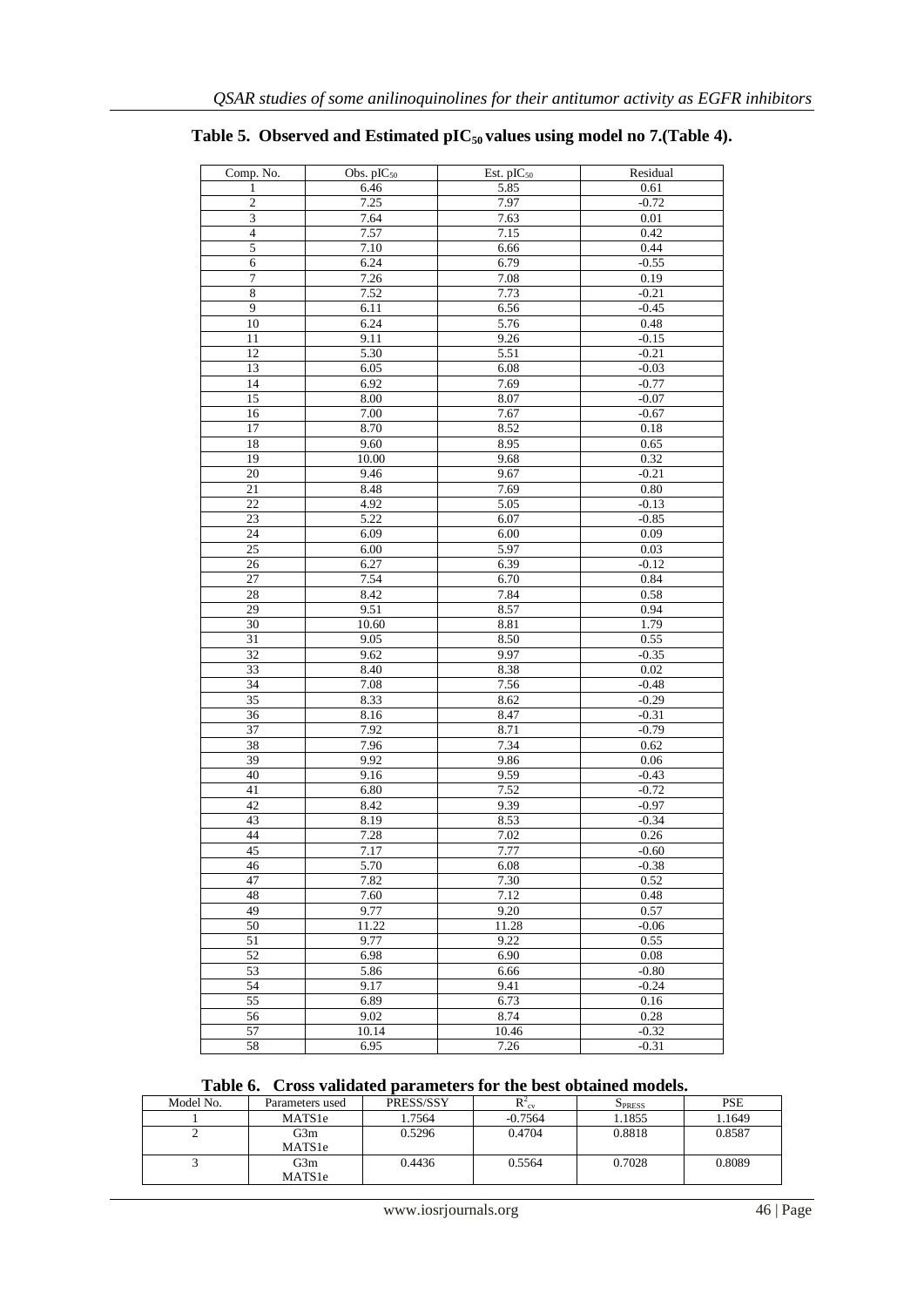|                | MATS3p         |        |        |        |        |
|----------------|----------------|--------|--------|--------|--------|
| $\overline{4}$ | G3m            | 0.3797 | 0.6203 | 0.8008 | 0.7655 |
|                | MATS1e         |        |        |        |        |
|                | MATS3p         |        |        |        |        |
|                | RDF110u        |        |        |        |        |
| 5              | G3m            | 0.2855 | 0.7145 | 0.7263 | 0.6877 |
|                | MATS1e         |        |        |        |        |
|                | MATS3p         |        |        |        |        |
|                | RDF095s        |        |        |        |        |
|                | RDF110u        |        |        |        |        |
| 6              | G3m            | 0.2229 | 0.7771 | 0.6644 | 0.6230 |
|                | H <sub>1</sub> |        |        |        |        |
|                | MATS1e         |        |        |        |        |
|                | MATS3p         |        |        |        |        |
|                | RDF095s        |        |        |        |        |
|                | RDF110u        |        |        |        |        |
| $\overline{7}$ | G3m            | 0.1555 | 0.8445 | 0.5765 | 0.5353 |
|                | H <sub>1</sub> |        |        |        |        |
|                | MATS1e         |        |        |        |        |
|                | MATS3p         |        |        |        |        |
|                | Mor29u         |        |        |        |        |
|                | RDF095s        |        |        |        |        |
|                | RDF110u        |        |        |        |        |



**Figure 2. Correlation between Observed and estimated pIC<sup>50</sup> activity using model 7(Table 4).**

| Model | Parameters used    | VIF    | Tolerence | Eigenvalue | Condition no. |
|-------|--------------------|--------|-----------|------------|---------------|
| No.   |                    |        |           |            |               |
|       | MATS <sub>1e</sub> | 1.0464 | 0.9556    | 2.1416     | 1.00          |
|       | MATS3p             | 1.9491 | 0.5131    | 1.3253     | 1.62          |
|       | RDF110u            | 3.1378 | 0.3187    | 1.1028     | 1.94          |
|       | RDF095s            | 2.0512 | 0.4875    | 0.9363     | 2.29          |
|       | Mor29u             | 1.4864 | 0.6728    | 0.7875     | 2.72          |
|       | G3m                | 1.2557 | 0.7964    | 0.5377     | 3.98          |
|       | H1i                | 1.3308 | 0.7515    | 0.1685     | 12.70         |

**Table 7. Ridge analysis for the best seven-parametric model.**